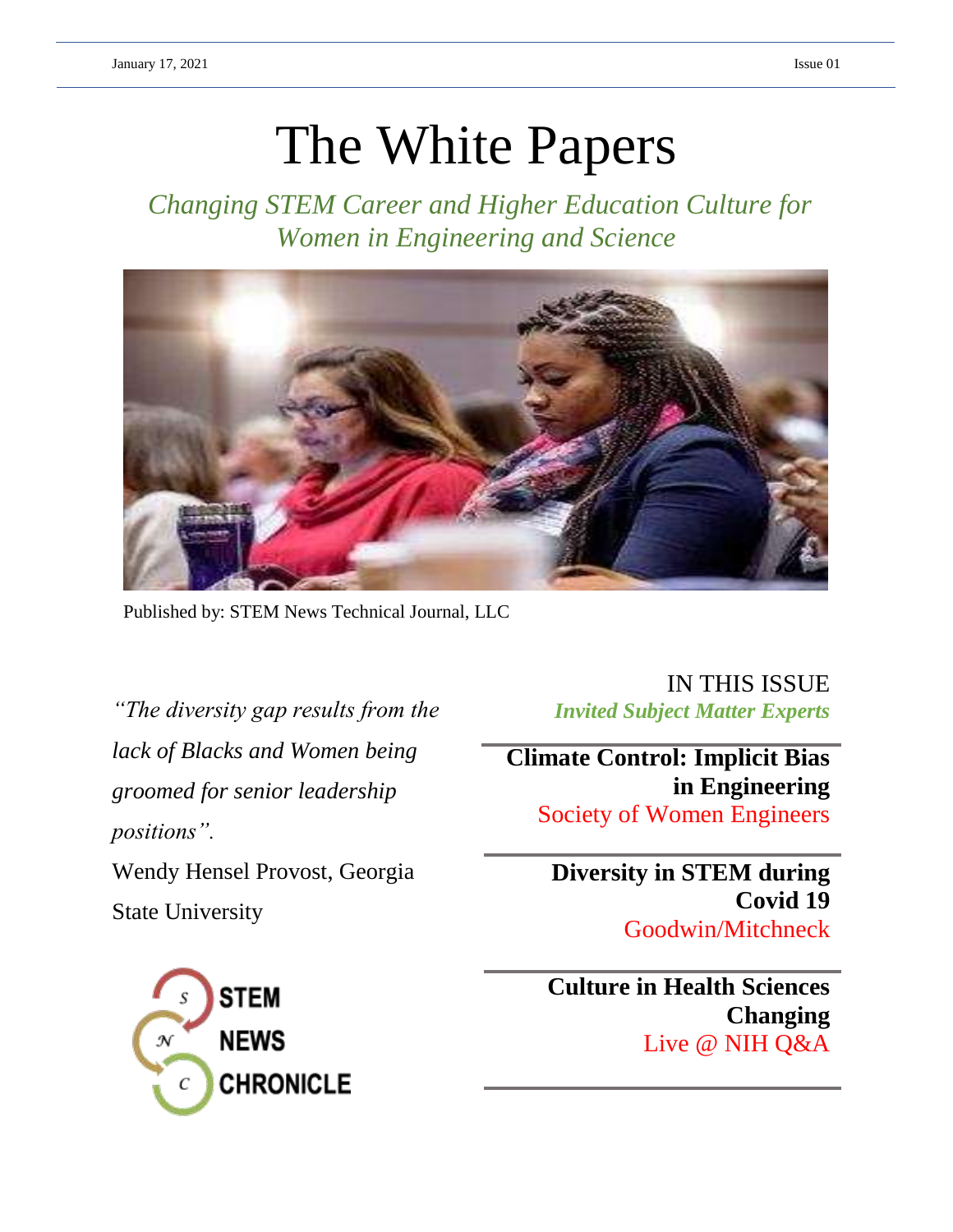# **Climate Control: Implicit Bias in Engineering**



With women representing only 13% of the engineering workforce and just 21% of the engineering bachelor's degrees in the US, women remain severely underrepresented in engineering. And we know that implicate bias plays a huge role in contributing to that underrepresentation.

To learn more, the Workplace Experiences Survey was launched by the Society of Women Engineers and the Center for WorkLife Law at the University of California, Hastings College of the Law. More than 3,000 participants took part in the survey. Around one-third (897) of respondents left comments—a strikingly high number. The number and tone of comments show engineers' intense interest in, and strong reaction to, the topic of implicit bias in engineering. The survey asked respondents whether they had been met with the basic patterns of gender and racial bias that have been documented, over and over again, in social psychology studies.

## **Large gender gaps were reported for three patterns of bias**

**Prove-It-Again**. 61% of women vs.  $35\%$ <sup>1</sup> of white men reported that they have to prove themselves repeatedly to get the same levels of respect and recognition as their colleagues.

*"Women have to look more professional and demonstrate technical prowess at all times to receive the same respect as a male engineer who is just an average engineer."* (white woman)

**Tightrope.** Women engineers reported that a narrower range of behavior was accepted in women than men. Women often walk a tightrope, navigating both pressures to behave in feminine ways and pushback for behavior seen as "too masculine."

- Women engineers were less likely than white men to say they could behave assertively (51% vs. 67%) or show anger without pushback (49% vs. 59%).
- Women (33%) were more likely than white men (16%) to report pressures to let others take the lead; were more likely to report doing more "office housework," such as finding a time everyone can meet, taking notes, or planning office parties (55% vs. 26%); and were less likely to report having the same access to desirable assignments (65% vs. 85%).

 $\overline{\phantom{a}}$ 

<sup>1</sup> All comparisons are statistically significant based on two sample t-tests, unless noted otherwise. P values of the t-tests are included in the text.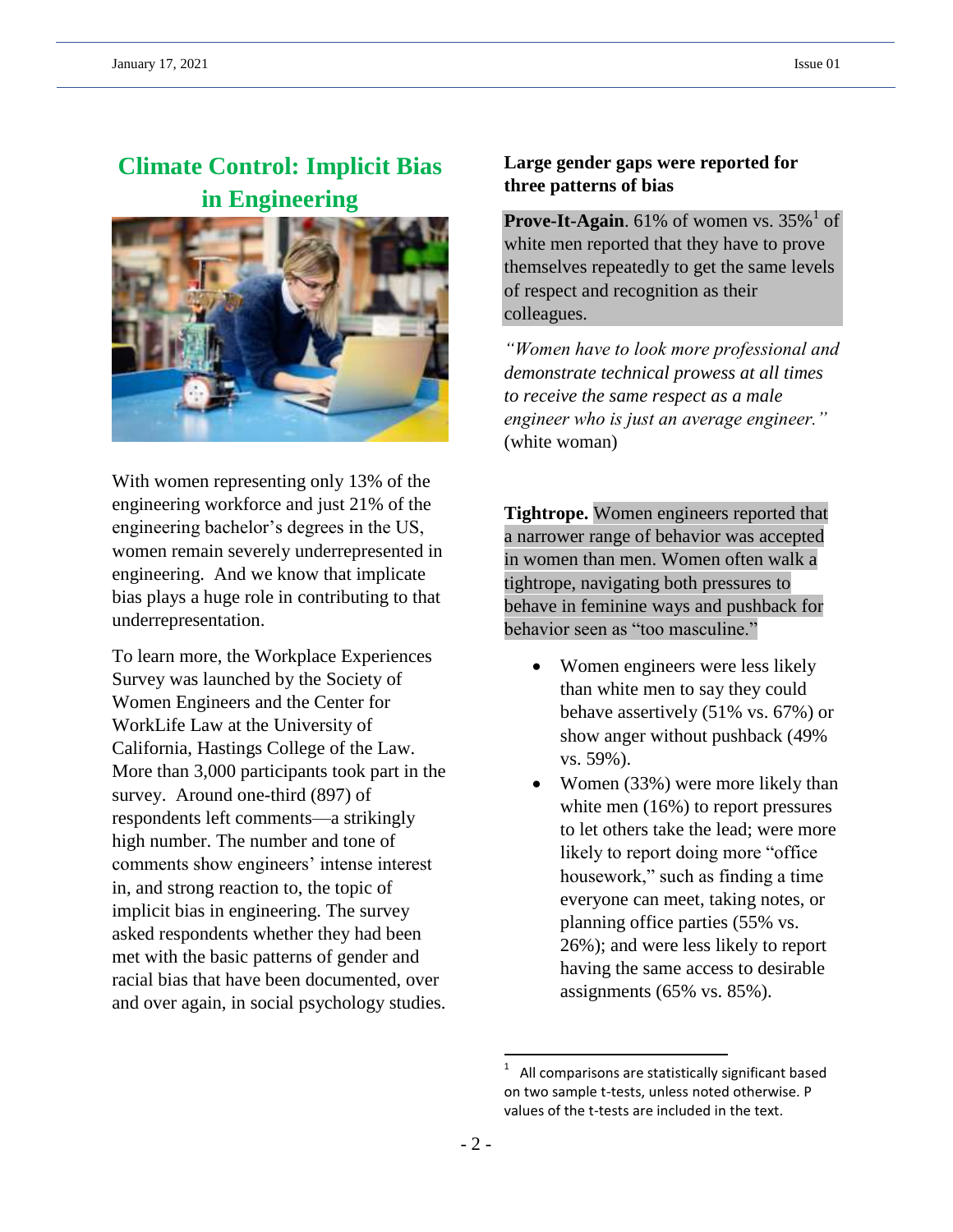*"The overall culture still needs to change. … Just last year they hired a new female and one of the managers was telling me how happy they were about hiring her because she really clean[s] up after the guys and keeps the lab tidy."* (white woman)

**Maternal Wall.** Nearly 80% of men said having children did not change their colleagues' perceptions of their work commitment or competence; only 55% of women did.

*"My colleagues assume I am a slacker because I have children, even when I come in evenings or weekends to make up time that I have to miss due to my children. Also I don't feel like I can talk about my children without being judged."* (African-American woman)

Three separate regression analyses showed that, after controlling for many other variables, women still reported more Prove-It-Again, Tightrope, and Maternal Wall bias. Evidence for the fourth basic pattern of gender bias, Tug of War, was weaker.

## **Large racial gaps were reported for two patterns of bias**

Prove-It-Again: 68% of engineers of color (men as well as women) reported having to prove themselves repeatedly, as compared to 35% of white men.

*"Being from an international background, not white bread American raised, we have to work harder."* (Latino man)

## **Tightrope:**

• Engineers of color were less likely than white men to say they could behave assertively (49% vs. 67%) or show anger without receiving pushback (45% vs. 59%).

• Engineers of color were more likely than white men to report pressures to let others take the lead (39% vs. 16%) or do office housework (52% vs. 26%) and were less likely to report having the same access to desirable assignments (55% vs. 85%).

*"I feel discriminated not only by my gender but also by my cultural heritage. There are very few opportunities extended to someone like me. I am given the work but not the credit for successful outcome. … The message I get over and over is that I am capable of getting things done right but I don't deserve the right to be promoted—even if the additional responsibilities were given to me."* (Latina woman)

Although clearly some Latino engineers reported bias, two separate regression analyses showed that, after controlling for many other variables, Asian- and African-American engineers reported more Prove-It-Again and Tightrope bias than their white counterparts, but the effects for Latinos disappeared.

## **Age effect shown for one pattern of bias**

Regression analysis showed that, after controlling for many other variables, engineers aged 55-64 reported higher Prove-It-Again bias than engineers below 35 years old.

For virtually every workplace process, either women or engineers of color reported experiencing more bias than their men or white counterparts, and a few effects emerged for age.

The survey also asked whether engineers believed that they were fairly treated at work with respect to hiring, promotions,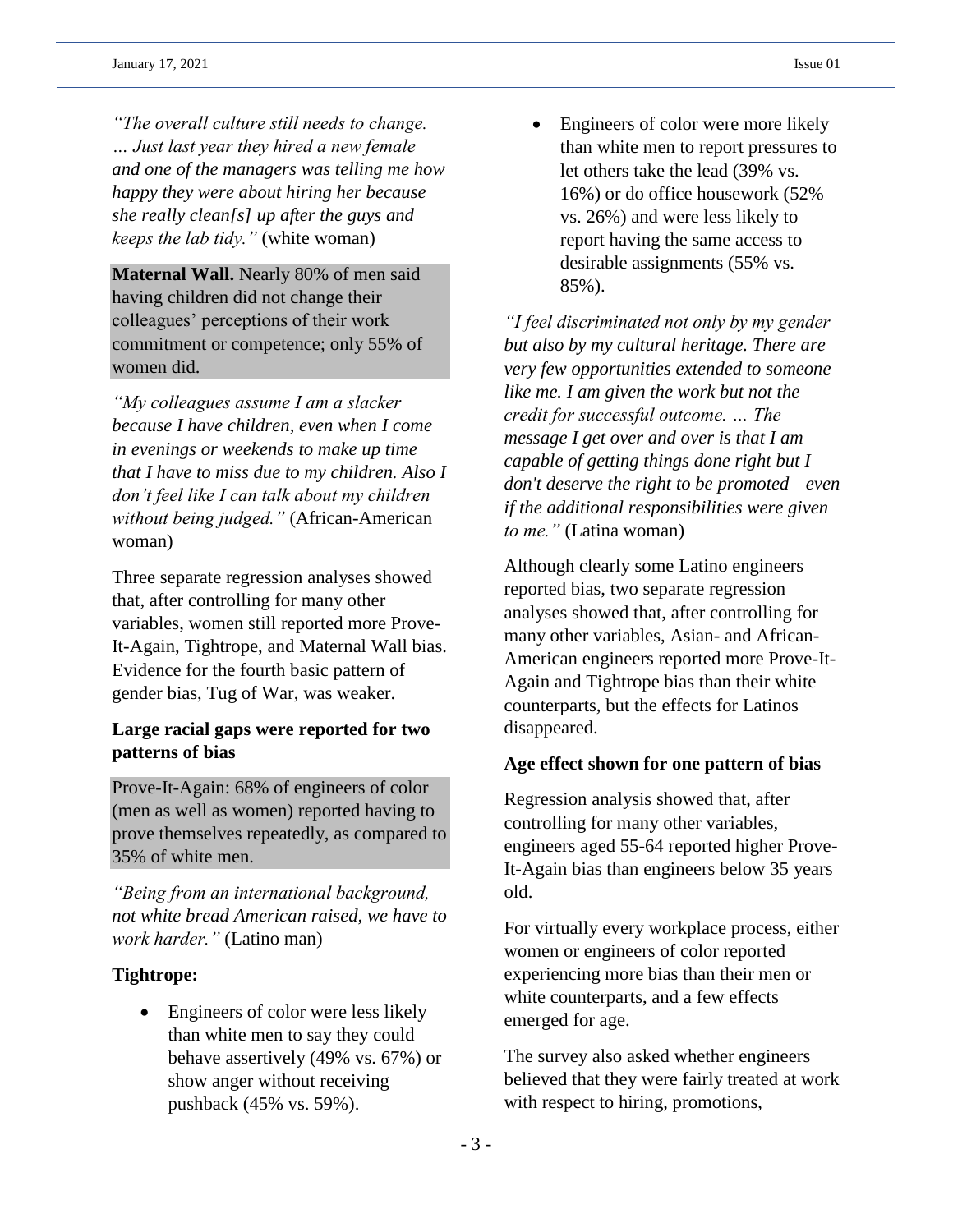performance evaluations, access to networking and mentoring, and compensation.

Women respondents were more likely than white men to report:

- As compared to my colleagues, I work more but get paid less (40% vs. 29%).
- I feel I get less honest feedback on my performance than my colleagues (29% vs. 20%).

Women respondents were less likely than white men to report:

- I have had as much access to formal or informal networking opportunities as my colleagues (67% vs. 84%).
- I have been given the advancement opportunities and promotions I deserve (62% vs. 71%).
- My performance evaluations have been fair (77% vs. 83%).

Regression analysis showed that, after controlling for many other variables, women reported experiencing higher levels of bias in hiring, networking/sponsorship, and promotion than their male counterparts.

## **Engineers of color were more likely than white men to report:**

- As compared to my colleagues, I work more but get paid less (48% vs. 29%).
- I feel I get less honest feedback on my performance than my colleagues (35% vs. 20%).

## **Engineers of color also were less likely than white men to report:**

- I have had as much access to formal or informal networking opportunities as my colleagues (64% vs. 84%).
- I have been given the advancement opportunities and promotions I deserve (53% vs. 71%).
- My performance evaluations have been fair (69% vs. 83%).

Regression analysis showed that, after controlling for many other variables, African-American engineers reported higher levels of bias in networking, promotion, and mentoring/sponsorship than their white counterparts. Asian-American engineers reported more bias in performance evaluations than their white counterparts.

Survey respondents also reported age bias: After controlling for many other variables, engineers over 45 reported higher levels of bias in performance evaluations and mentoring/sponsorship than their younger counterparts (below 35 years old); engineers over 55 reported higher levels of bias in promotions than below 35 years old. In addition, engineers with between two and 10 years of experience at their current companies reported hiring bias, compared with those with less than two years of experience at their companies, after controlling for many other variables.

Even small amounts of bias in basic business systems can have large effects. One computer-simulation study found that even if bias accounts for as little as 1% of the variance in performance ratings, bias can have large effects in reducing the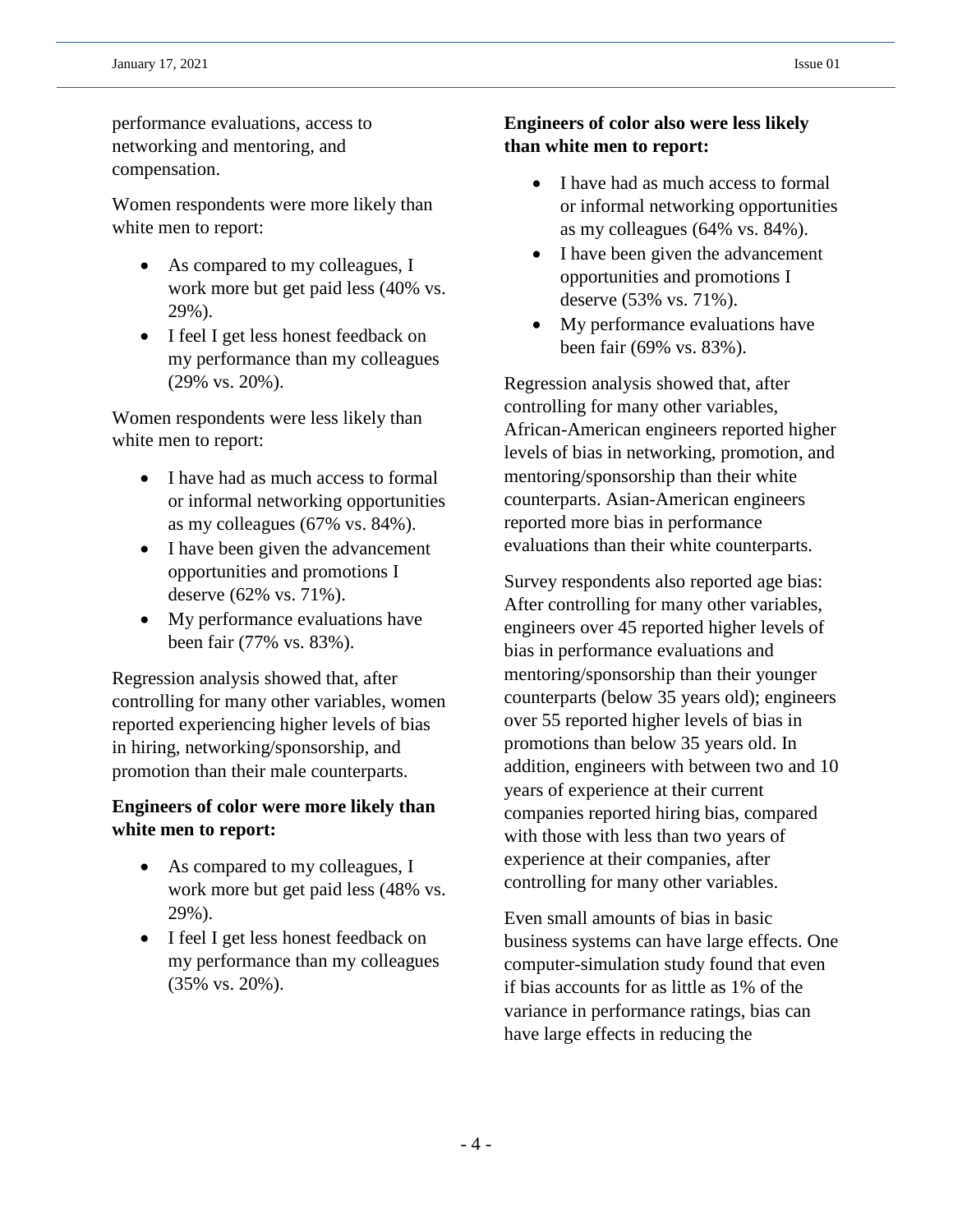representation of women over time, especially in high-level positions.<sup>2</sup>

## **The topic of bias is controversial in engineering**

*While 16.8% of the comments by male engineers expressed the view that diversity is threatening the quality of the profession and that women now have unfair advantages, or similar sentiments, only 3.6% of male lawyers made these kinds of comments in a similar survey. "Merit is vastly more important than gender or race, and efforts to 'balance' gender and race diminish the overall quality of an organization by reducing the collective merit of the personnel."* (white male engineer)

To learn about bias interrupters and see the full study report, visit research.swe.org.



<sup>2</sup> Martell, R. F., Lane, D. M., & Emrich, C. (1996). Male-Female Differences: A computer simulation. American Psychologist, 51(2), 157-158.

 $\overline{\phantom{a}}$ 

#### **About The Author/Organization**

**Karen Horting, MBA.CAE Executive Director and CEO Society of Women Engineers (SWE)** 



For more than six decades, SWE has given women engineers a unique place and voice within the engineering industry. Our organization is centered around a passion for our members' success and continues to evolve with the challenges and opportunities reflected in today's exciting engineering and technology specialties.

# **Diversity in STEM for Women During Covid 19**

Understanding how the pandemic will differentially impact STEM women, particularly women of color, will be key for institutional leaders to identify and deliver equitable and inclusive solutions in the wake of this crisis. Four major challenges are readily identifiable:

Beyond research resources, studies suggest that women, especially those of color, may face barriers to inclusion in informal professional networks, particularly on their own campuses. To the extent women are out

Williams, J. C., & Li, S. Forthcoming. Understanding in-house and law firm lawyers' workplace experiences survey. Center for WorkLife Law, UC Hastings College of the Law.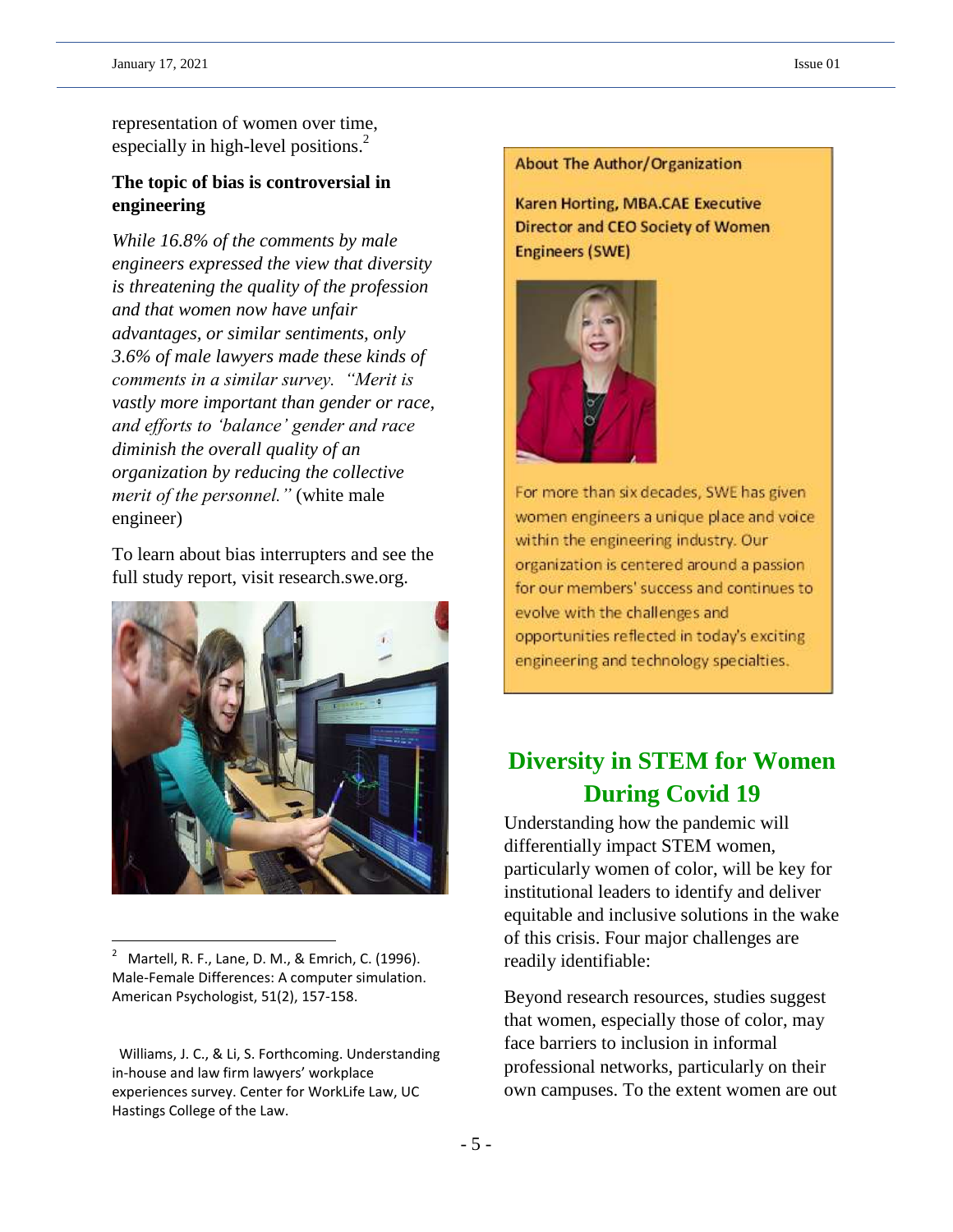of the loop when it comes to such informal networks, they may also be excluded from important communications, decision making and opportunities to collaborate that afford a more rapid return to active research productivity.

Remote work is hard for everyone, but it is likely to have a greater negative impact on women faculty members -- particularly those of color. Women report more frequent experiences with incivility, bullying and harassment in the classroom. Because ambiguity and anxiety over course outcomes can exacerbate student aggression toward instructors, particularly in online learning environments, they may be at an even higher risk of experiencing harassment (such as Zoom bombing and student aggression) now that all learning has moved online. Incivilities and harassment are not limited to student/faculty interactions; as workload and economic ambiguities associated with protracted campus closures increase, women and other historically marginalized faculty also may experience greater incivility from faculty peers. Increased negative interpersonal experiences will take a greater toll on women's well-being and, therefore, their productivity and work satisfaction.

Women faculty performs more hidden labor relative to their male peers, particularly when it comes to mentoring students. Students are more likely to ask women faculty for special favors like course extensions and expect them to provide more emotional support, and these differences in service will probably increase in the current crisis. Faculty women of color may be especially burdened with student requests during the pandemic because underrepresented students -- who more often seek support from faculty members who

share their racial/ethnic identities -- may themselves confront disparate academic and economic outcomes as a result of campus closures.

Even if women faculty want to step back from responding to student expectations, doing so may come at a cost: students evaluate women faculty more negatively for failing to live up to gendered expectations. Hence, women of all backgrounds may be in a double bind when it comes to juggling their professional goals with student expectations for support during the pandemic.

Despite men's increased participation in household labor in recent years, women continue to spend more time on household roles, including childcare, housework and eldercare. Women faculty who are also parents of school-age children face the

challenge of heightened responsibility for negotiating their children's learning outcomes during the pandemic. Because women in heterosexual relationships also assume more responsibility for relational and cognitive labor within close relationships, women faculty may face comparatively greater cognitive demands that undermine attention and productivity, even if their partners assume a greater share of household labor.

Academic leaders have the obligation to anticipate and mitigate such disparities in responding to the pandemic. Inclusive communication continued monitoring for equitable distribution of resources and conscientious attention to differential impacts on the workplace climate is essential. As a first step, academic and scientific leaders should ask: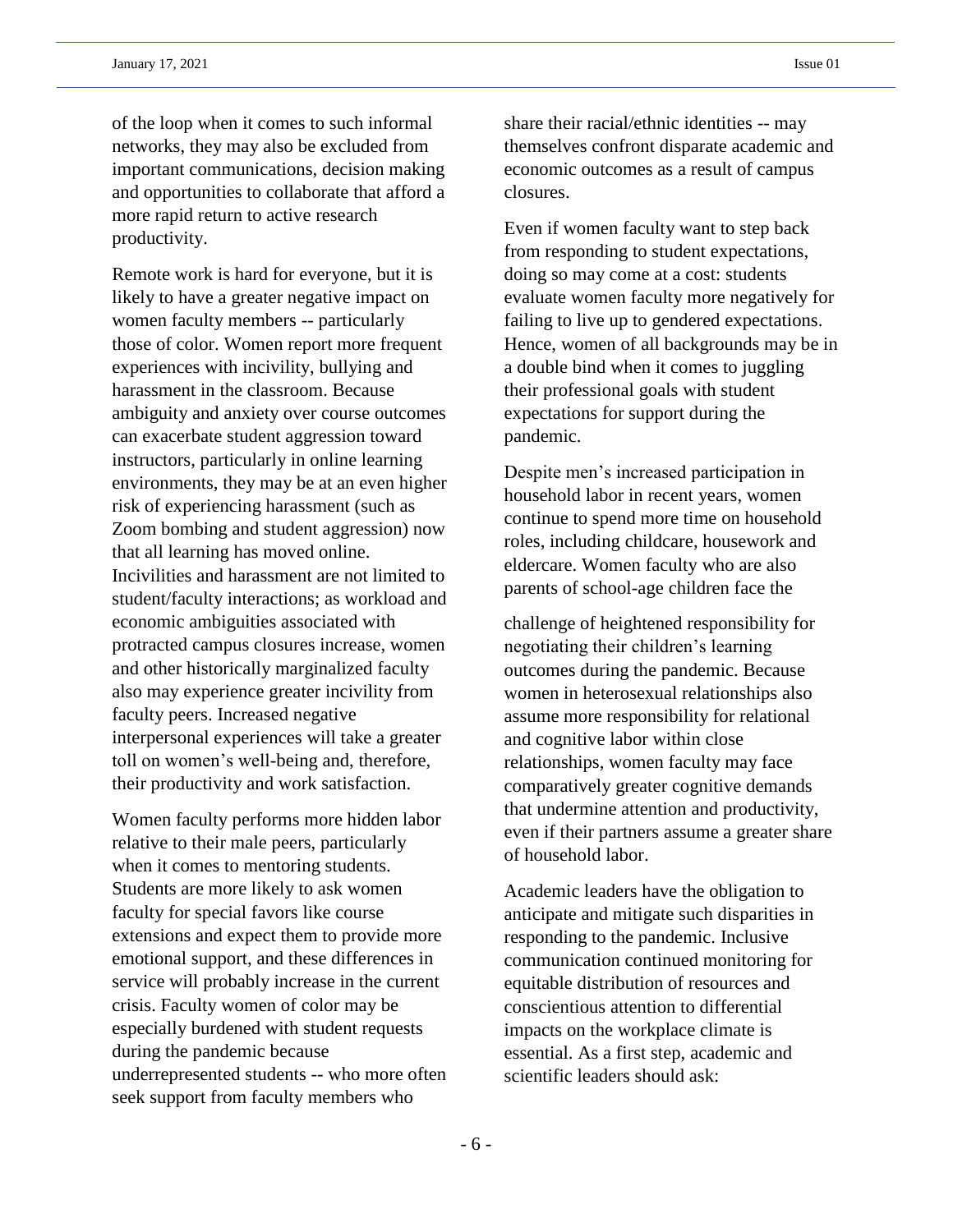Who is not at the table now as we work to build plans to recover from this crisis? Engaging campus leaders and experts in diversity, equity and inclusion will broaden participation in decision making and ensure needed attention to faculty DEI concerns.

Are we capitalizing on the opportunity to embed evidence-based practices for faculty DEI into recovery policies, practices, procedures and programs? Rapid-response leadership teams may be missing opportunities to embed lessons learned from successful faculty DEI programs on their own and other campuses. Reaching out to internal and external resources -- including experienced leaders in the ADVANCE community -- will ensure decision makers are knowledgeable of evidence-based practices as well as any possible pitfalls before decisions are made. It is always easier to implement DEI practices when policies are created than to bootstrap post hoc corrections. Are we focusing on longterm faculty DEI needs when making difficult budget decisions? If we are truly committed to faculty inclusion and success, we must resist the temptation to deprioritize DEI and faculty development efforts during and after this crisis. Short- and long-term recovery plans should prioritize faculty development and DEI programs to ensure adequate funding, staffing and commitment.

In conclusion, the time ahead will be challenging as campus leaders seek to support faculty members during and after the current crisis. But reaffirming our commitment to faculty diversity, equity and inclusion is crucial for ensuring women scientists have a fair shot at returning to productivity and advancing in their careers.

## **About Authors Goodwin & Mitchneck**



Stephanie A. Goodwin - president of Incluxion Works Inc., where she consults with academic leaders and professional societies to promote evidence-based solutions for diversity, equity and inclusion. She has served as program director for a multi-institutional National Science Foundation ADVANCE initiative in Dayton, Ohio.



Dr. Beth Mitchneck - Professor Emerita in the School of Geography & Development at the University of Arizona. She also served as program officer for the National Science Foundation's ADVANCE program to promote faculty diversity, equity and inclusion in STEM and organizational change.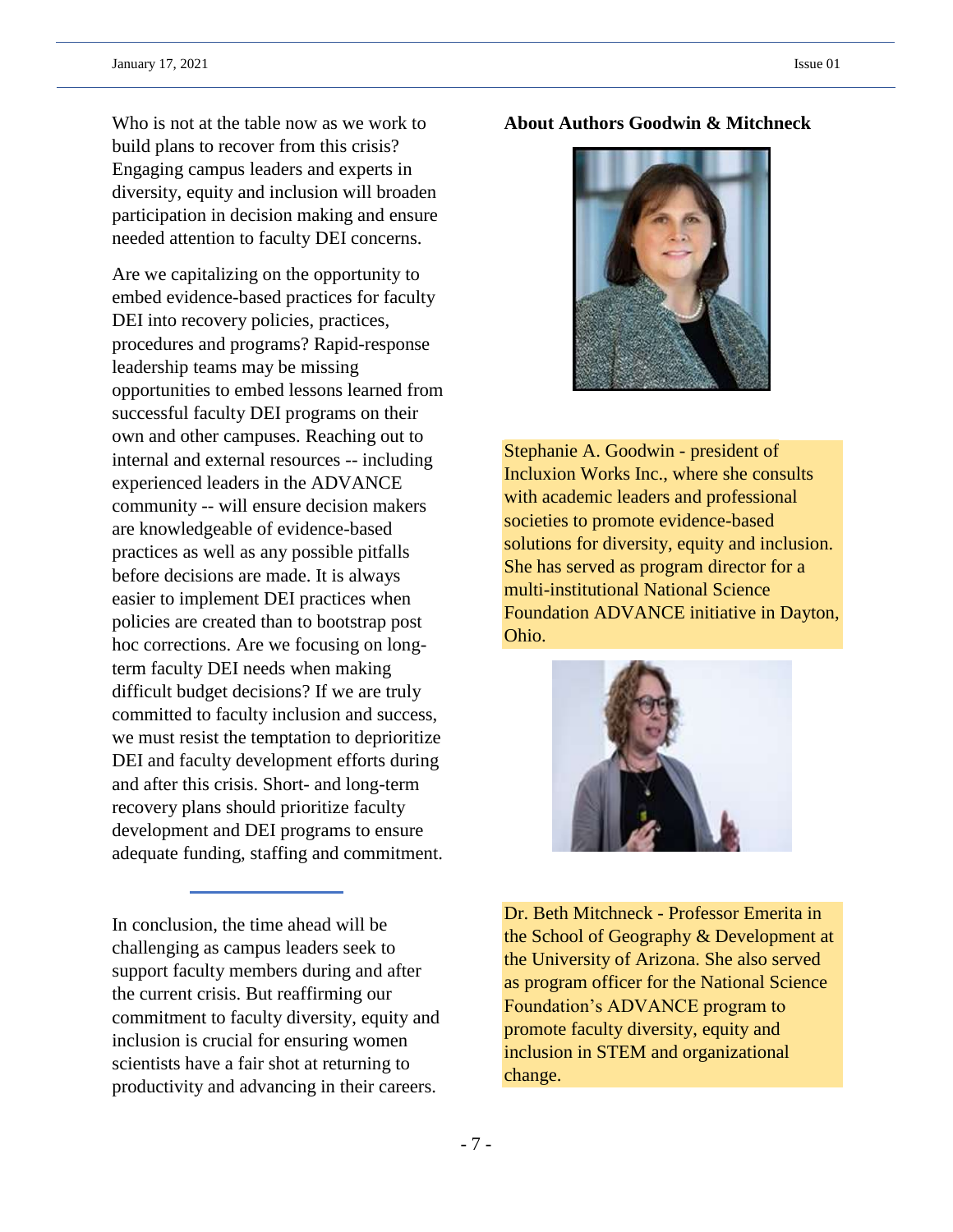## **Three Ways to Encourage More Women in STEM**

In a global economy, it is a fact proved many times over that a diverse and inclusive employee base has a competitive advantage. But this isn't just a corporate tactic designed to nurture future talent; mentoring and encouraging young minds is a social responsibility and a sincere privilege. So, what actions can individuals and companies take to encourage girls' curiosity in STEM?

## **1. Partner with the Community**

Most girls lose interest in STEM during their teenage years; some studies identify age 15 as a significant drop-off point. We need to be reaching girls before they start losing interest. Companies can partner with local schools and other organizations and institutions to speak to girls about the opportunities in STEM.

Over the years, I've worked with my Jabil team to create some fun and exciting curriculum for the Girl Scouts of West Central Florida's "POWER IT UP" Powered by Jabil summer camp. We've shown girls between the ages 9 and 13 the creative side of STEM through 3D printing activities, solar power, windmill projects and coding. As I mentioned earlier, hands-on projects are crucial to developing STEM-related skills and intelligence. When we work with kids, we often bring kits with electronics that the girls can click together to make circuits. It's a great way for the kids to be able to create a solution for something physical with these easy-to-use, snaptogether blocks. We've also done projects for them to generate an alternative energy and had some physical representations of optics and how optics works. They're just simple projects and representations, but it

really helps them understand these scientific principles and removes some of the hesitancy about understanding "hard" concepts. As the concepts become more real, so does the idea that they can meaningfully participate in these areas and it gets them excited about doing it.

Allowing girls to do hands-on STEM activities helps them to see the value in STEM careers. Many young people – men and women – are increasingly citing the ability to make a difference as a driving force in choosing a career path. Exposing younger children to a variety of fields and helping them to see the potential impact **on**  the world through efforts in those fields can only be beneficial as we look to create tomorrow's workforce. This helps them picture themselves in these professional roles someday.

It's also important to just talk to the kids and make sure they know what opportunities are available to them. I've also had the privilege of mentoring at the American Heart Association's 2018 Girls Go Red for STEM event, where 100 middle school-aged girls from underserved neighborhoods were invited to a one-day education event to get hands-on exposure to STEM. I was honored to have the chance to talk with these bright, young women about the career possibilities out there waiting for them.

## **2 Establish Visible Role Models**

One way to encourage female interest is by featuring women who are in STEM2D or have made valuable contributions to STEM2D. According to a study conducted by Microsoft, girls are far more likely to feel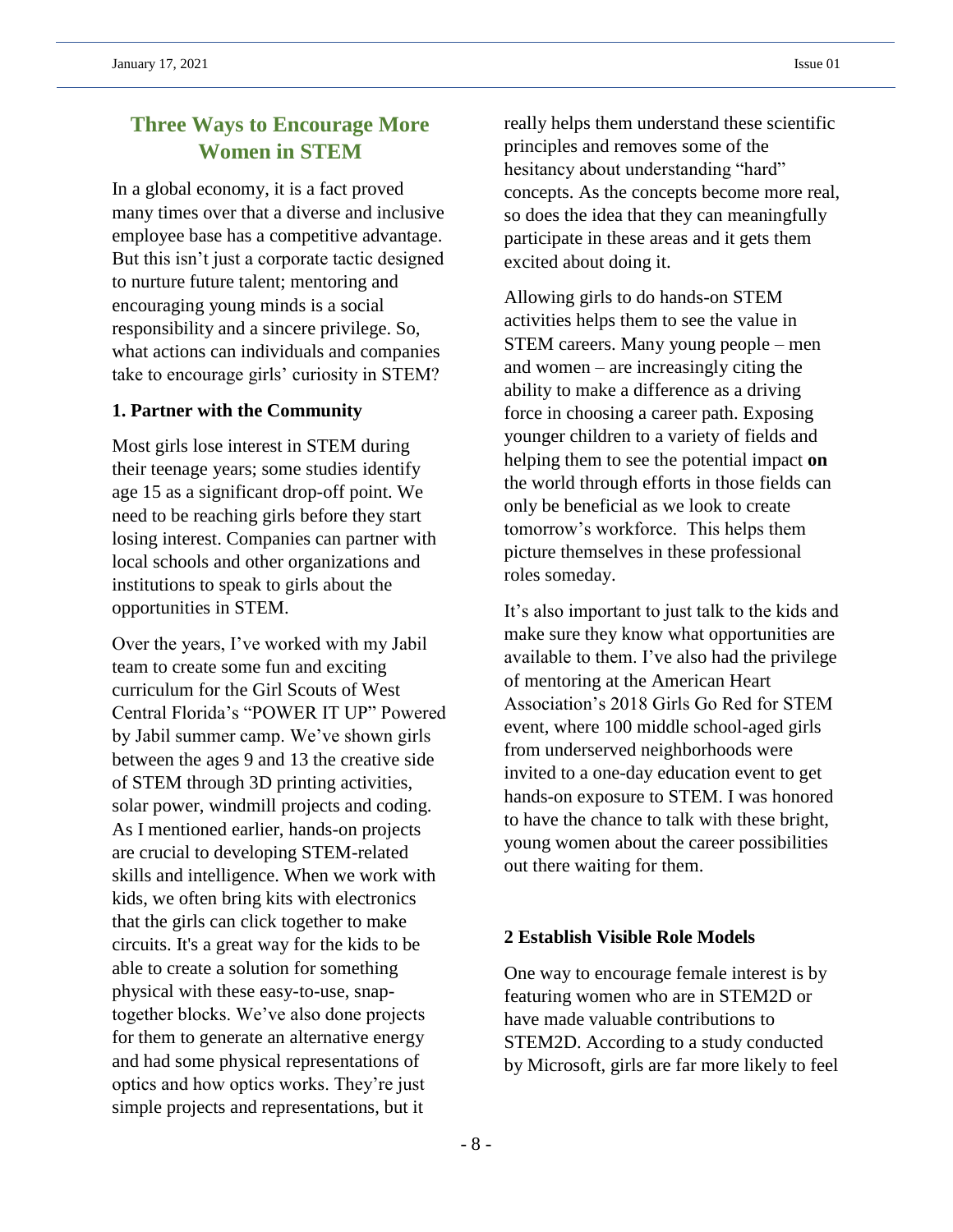empowered in STEM when they know a woman in a STEM profession.

LEGO has taken steps to highlight the achievements of women in STEM, rolling out a new set that honors four influential women in NASA: astronomer Nancy Grace Roman, computer scientist Margaret Hamilton and astronauts Sally Ride and Mae Jemison.

But this isn't only applicable to girls; career women need female leaders and mentors to look up to as well. That is why Women in Manufacturing launched the STEP Ahead awards, an annual competition honoring the best of female leaders in the manufacturing industry. To date, this program has recognized more than 900 women, including several Jabil leaders.

#### **3. Just Listen**

Women face additional challenges once in the engineering workforce, both selfinflicted and within the work environment.

Specifically, these include situations where women may not speak up as readily as their male counterparts. They may perceive an exclusion attitude or approach where one may not be intended but is a result of the imbalance in the male/female ratio of a group. Women also have an approach to the group dynamic that is different and may not be well understood, so they may be questioned more than men when presenting information. I have seen through the years that the more diverse a group is – including other areas of diversity, such as age, race and background – the less these are areas of challenge.

But this puts some onus on women, too. We need to speak up. In fact, if I were to give one piece of advice to my younger self, it would be to be bolder in voicing my thoughts. Early in my career I was reticent to offer an opinion until I had all the data. Over time, I have found that speaking up earlier is necessary to help shape direction and encourage open dialogue.

In STEM, I found a career where I am free to unleash my natural curiosity and offer creative solutions to problems. Particularly at Jabil, we work with companies across so many markets and teams that are developing next-generation products that there are always opportunities to learn and contribute to solutions. Without question this is a field for people who are intellectually curious.

Women have made remarkable strides over the past few decades; we are making history and smashing glass ceilings in all areas of work and life. We need to keep that momentum going strong. We need to encourage girls to speak up, to ask questions, to believe that by seeking the answers to the mysteries around them, they can become the problem-solvers of tomorrow.

Sadly, all of these fields are lacking in female representation. Just to give you a picture, here are some sobering statistics about women in STEM:

Despite an influx of women boldly stepping into traditionally male-dominated fields, such as law, medicine and business, far fewer women are becoming scientists and engineers. Women make up half of the total U.S. college**-**educated workforce but only 28 percent of the science and engineering workforce. Women who do enter a STEM field tend to be concentrated in areas like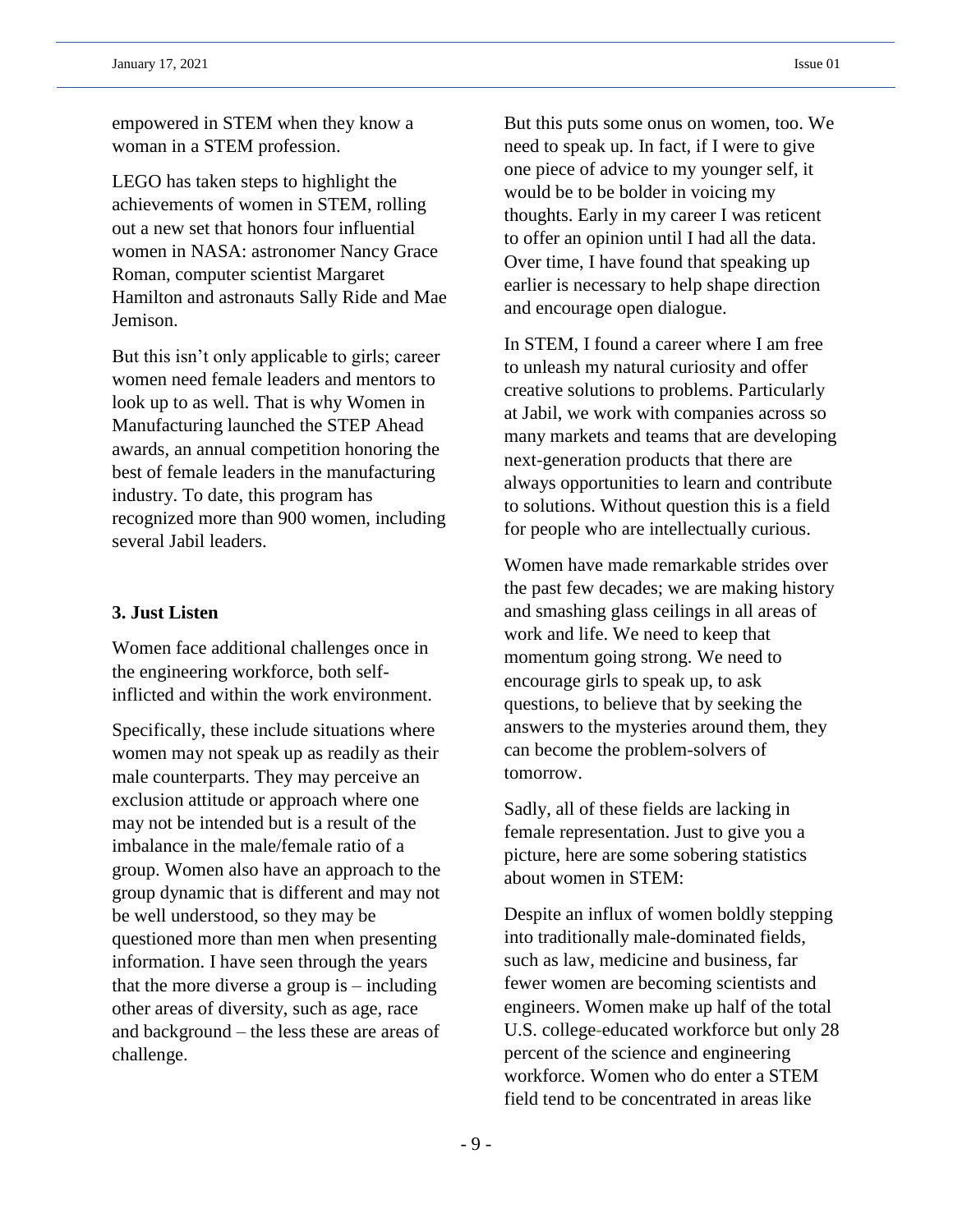social science or biological, agricultural or environmental sciences.

The percentage of female computer scientists has been steadily declining since 1995. Women make up less than one-third of manufacturing jobs. Countless studies have shown that workplace diversity makes companies stronger. But the lack of women in STEM is not only a diversity problem – it's a labor force problem. As our world becomes increasingly digital, we need a greater number of workers who are knowledgeable in technology and science fields.

## **About the author – April Butterfield**



Jabil Vice President of Technology, April Butterfield - April is responsible for leading the design and technology organization within Engineered Solutions Group (ESG).

## **Culture in Health Sciences Changing**

A discussion hosted during the growth of the Covid 19 pandemic last year by Dr. Janine Clayton NIH Office of Research on Women's Health featured several women professionals who are involved in clinical

health science research and bio medical careers. However visible these women are, equity remains a challenge.

With the achievement of these and other women like them on separate career journeys, it is important to understand that just 16% of medical school department chairs and deans are women. In academia, women hold just 23% of leadership positions. Women of color face even greater barriers since just 2.8% of medical school full professors are Black and available as role models and mentors.

## **Women in Academic Leadership**



## Source: American Council on Education 2019

The principle discussion topic question was, "what is it like to be a scientist who happens to be a woman"? Their experiences covered challenges, lessons learned and benefits of women advancing in leadership roles in the field. Biomedicine and life sciences is an area of STEM career that has seen tremendous growth in women's representation. Since 2006, half of the students in masters and doctoral degree paths are women. These women and their supporting clinical technicians are making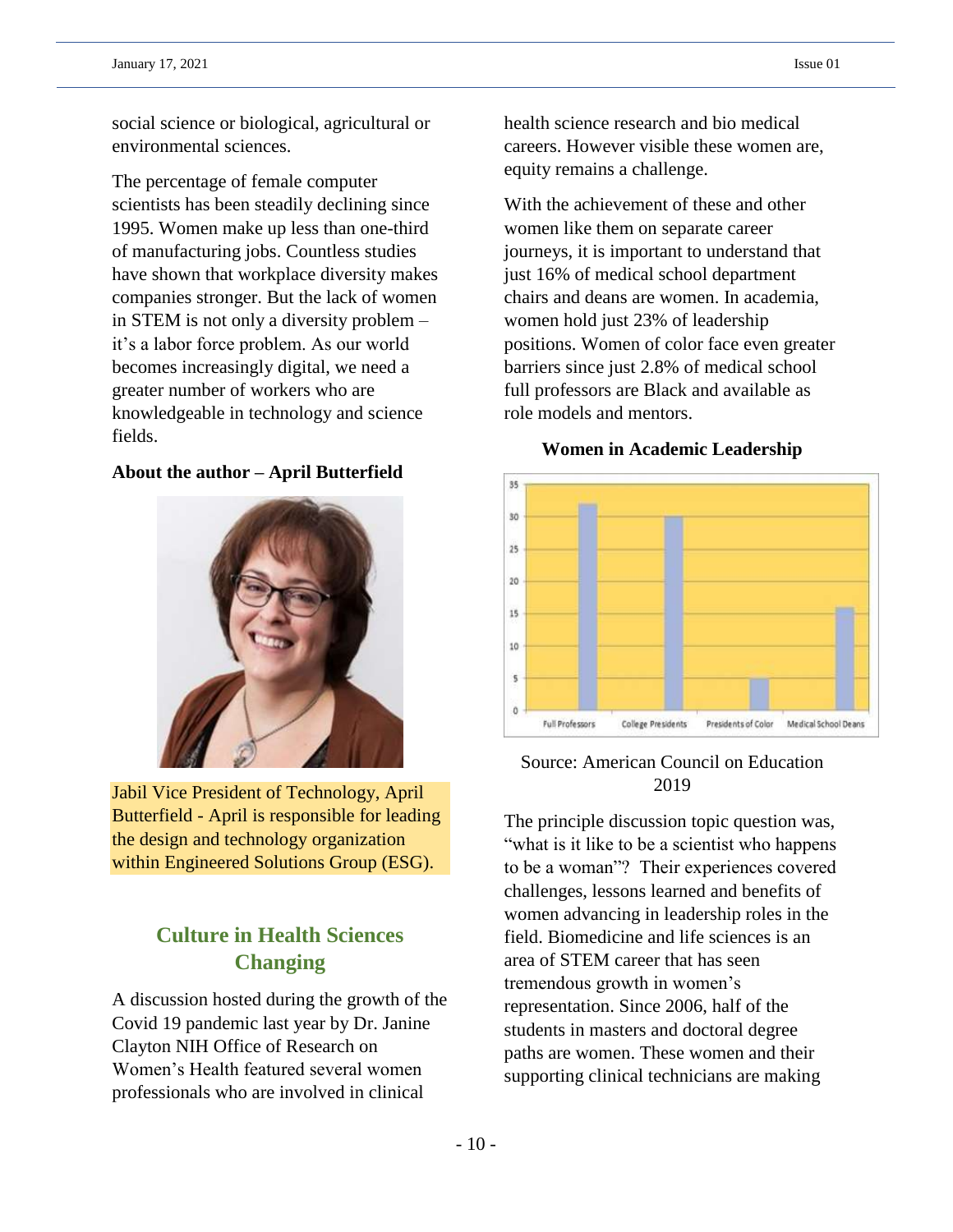significant discoveries and contributions that improve our health prospects and lives.

## **Participants**



Dr. Xenis Tigno - ORWH Associate Director for Careers. Dr. Tigon's broad research career has included investigations in physics at CERN (the European Organization for Nuclear Research), microcirculation, community-based epidemiology, obesity, diabetes, and aging.



Dr. Kizzmekia Corbett – Viral immunologist at the Vaccine Research Center (VRC) at the National Institute of Allergy and Infectious Diseases, and the scientific lead for the Coronavirus Vaccines & Immunopathogenesis Team at the National Institutes of Health (NIH)



Dr. Rosemarie Ramos - Staff scientist in the Transcreation Lab of NIMHD's Scientific Director. She is a chronic disease epidemiologist and population health scientist with 15 years of NIH training and research experience in health disparities.



Dr. Candice Tanner - Senior Investigator, Laboratory of Cell Biology- Center for Cancer Research, National Cancer Institute. She integrates concepts from molecular biophysics and cell biology to learn how cells and tissues sense and respond to their physical microenvironment, and to thereby design therapeutics and cellular biotechnology.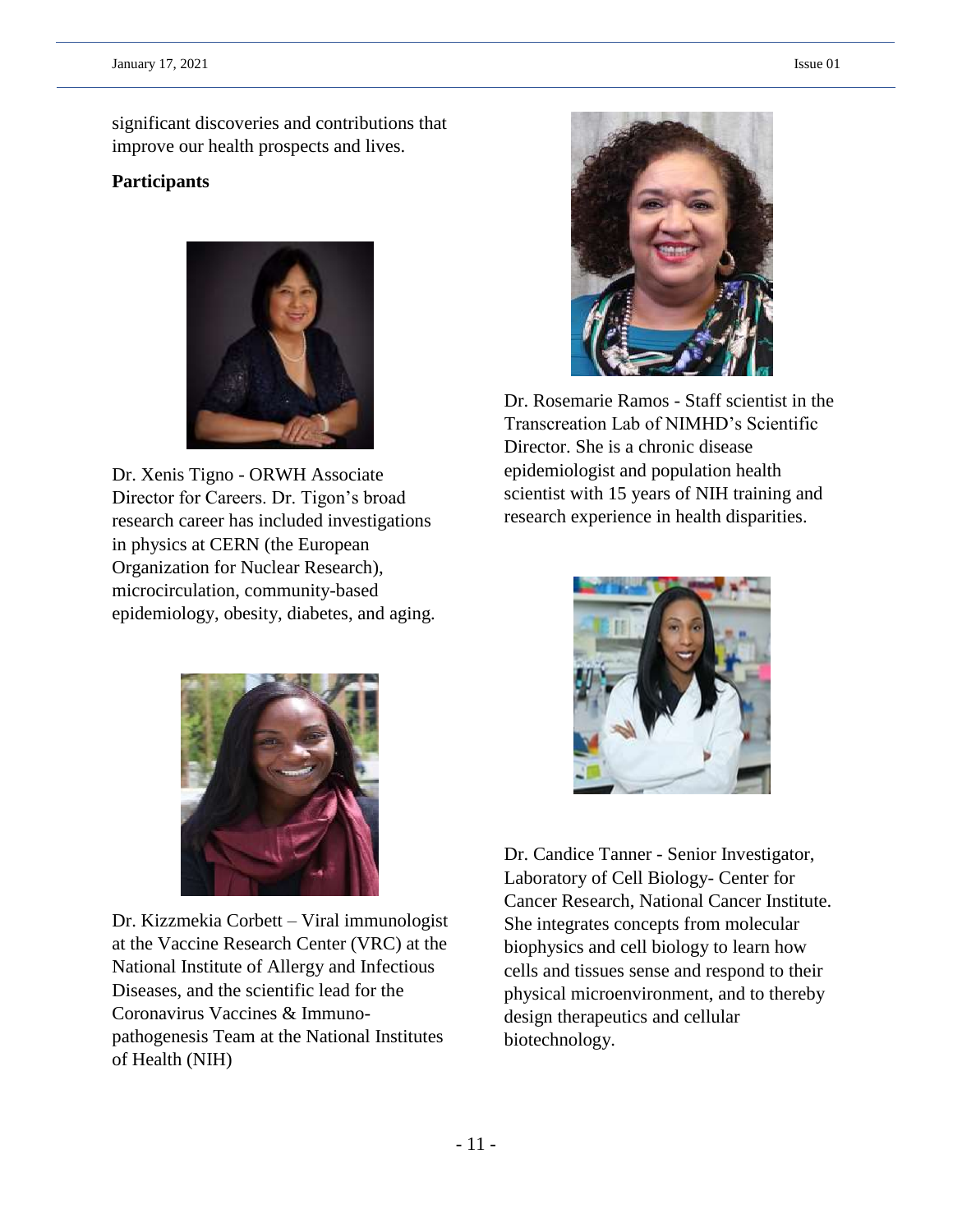Some of the women's comments were;

### Dr. Kizzmekia Corbett

"I would never have imagined that I would be the scientific lead of one of the coronavirus research teams leading an effort toward a safe and reliable vaccine. I became a scientist as a 16 year old when I conducted my first real lab experiment. I got this chance with the North Carolina Project Seed conducted at University of North Carolina Chapel Hill.

I am not afraid to express my opinion and at times it has added unwelcomed pressure to my work. Recently I have been engaged with online theories calling the pandemic a black "genocide" and condemned I viewed as "systematic oppression" by white people. Speaking for yourself is important because it not only raised your visibility, it can also advance you career."

### Dr. Rosemarie Ramos

"As the eldest of four girls in my family, I led the way for my three siblings who also have careers in STEM. I have a love for statistics and policy development that has long term impact on health disparities. I gained good experience while completing my masters and doctorate while living in Pittsburgh. It was there my research examined disparities across different zip codes and trends in emergency room visits and hospitalization due to asthma. From there I landed a post Doc fellowship with NIH and after that returned to San Antonio to work in the health department. Since 2010 I have continued my work in health disparities research. Social emergency medicine is important because it integrates public health concepts such as social

determinants of health within emergence room settings."

### Dr. Xenis Tigno

"Part of the ORWH mission is to promote career advancement for women in STEM. We are committed to advancing biomedical research careers for women. We have issues grants to 46 institutions and support more than 700 junior faculty, 75% of who are women. Our mission at NIH is to consider barriers for women in science and to develop strategies to promote entry, advancement, and retention for women in biomedical and research careers. We have established women of color networks to support the process".

## Dr. Candice Tanner

"My group is comprised of scientists as well as trainees. Some are high school interns just learning about research others postdoctoral fellows. It is important for them to know that discoveries can be made at any stage of an academic career. We use pre-clinical models to mimic aspects of human disease then develop instrumentation and experiments that can lead to discovery. I attended South Carolina State and have undergraduate degrees in electrical engineering and physics. My start at an HBCU prepared me with a phenomenal education.

One of the roadblocks for women is not having a support group or committed mentor that is available to others. So, put in the work to find a cheerleader who can give you fair criticism and be our advocate when you need it".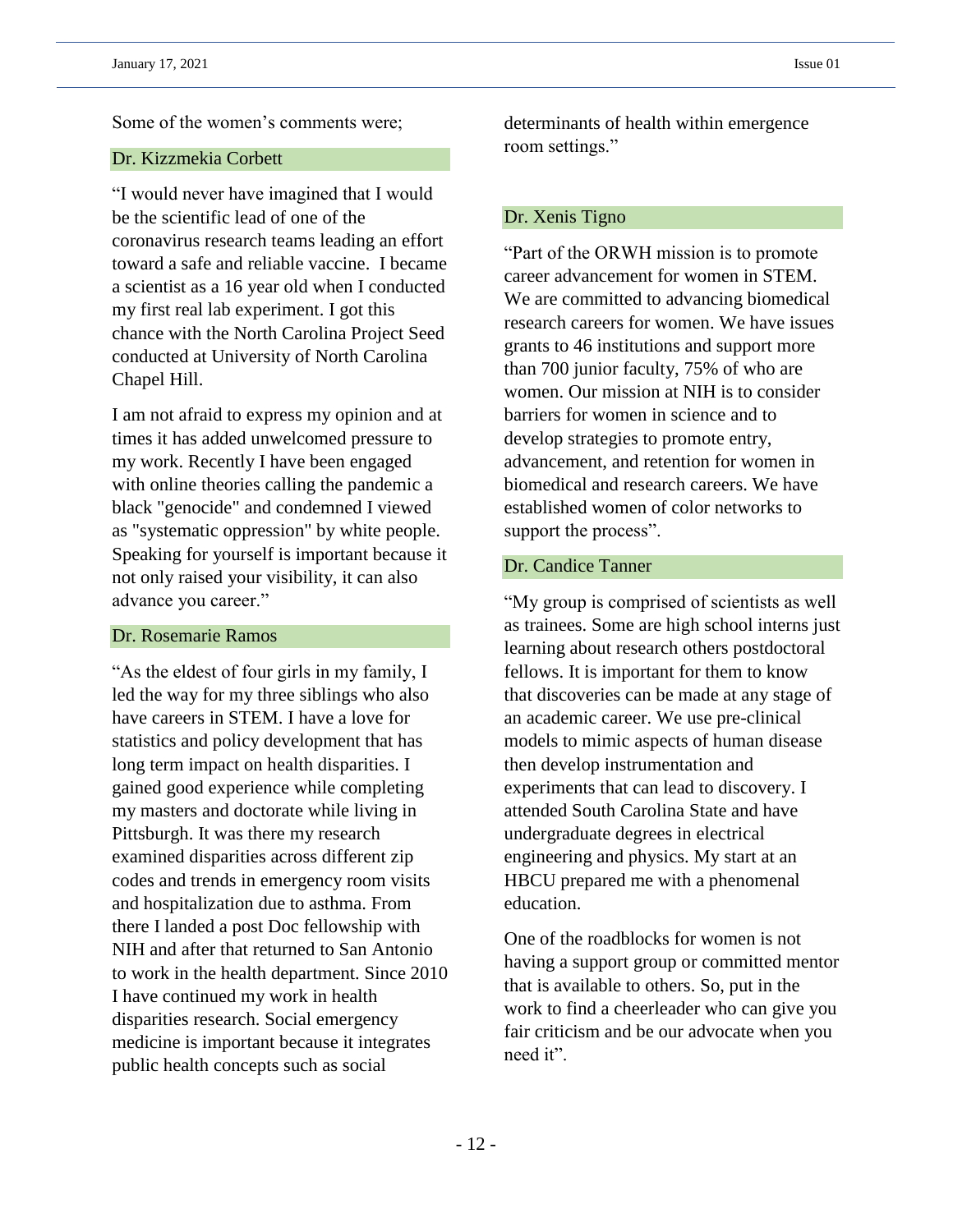## **What does it mean to you being a woman in tech?**



Melin Edomwonyi is Digital's new UX Director, one of the UK's leading WordPress agencies which increases the number of women on the board to two.

Melin says, her appointment means that there's a lot of work to be done so that this sort of question doesn't need to be asked in future. Questions such as what does working in tech mean to you?' rather than 'what does being a woman in tech mean to you?' should be asked instead.

*"A position like the one I have can be quite challenging sometimes, but so much easier and enjoyable when you have a team that supports you and respects you for the work that you do. That makes unpleasant experiences less important".*

## **A Different Path**

It's no secret that women are underrepresented in tech. The road to gender parity is a slow-moving and bumpy one, especially in tech — but one such barrier to entry is the idea that you have to have majored in a STEM field to go on to work in the industry, which is becoming more and more untrue.

"More and more college students are discovering that the true value of their education is not defined by their major," says **Christine Cruzvergara**, VP, Higher Education & Student Success at Handshake.

*"College students without STEM degrees aspiring to work in the technology field should embrace and lean in to the skills and assets, including the ability to synthesize information, think critically, and communicate well, that they bring to the table. The unique perspective that these students bring to problem solving and finding creative solutions is just as valuable to employers as theoretical domain expertise, and deserves to be highlighted and emphasized through the recruitment and hiring process."*

An example of a woman, who fits that description going a different path, is **Iris Nevins,** Software Engineer at Mailchimp.



Iris's first job was in finance selling life insurance and investments. After that, she moved into community organizing, then teaching, then software engineering. While teaching, Iris continued grassroots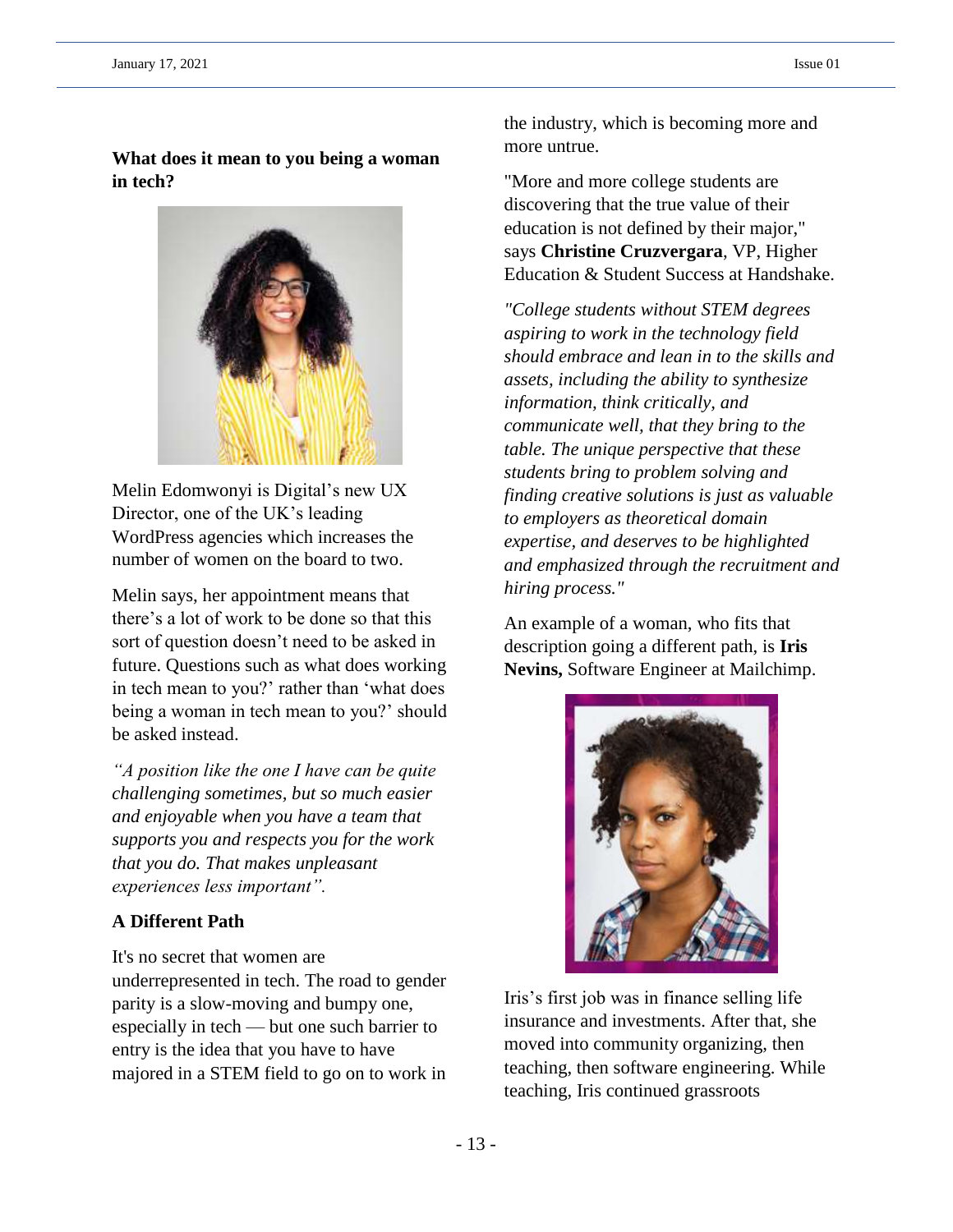organizing. Wanting to help organizations become more tech savvy, she started teaching herself how to code. She decided to become a software engineer realizing what coding was and that the ability to build/design software is pretty much a super power. Eventually Iris left teaching to pursue software engineering fulltime.coding and that the ability to build/design software is pretty much a super power. Eventually Iris left teaching to pursue software engineering full-time

## **Black Women Named Deans – Colleges of Engineering**

In June, Dr. Harriet B. Nembhard, the Eric R. Smith Professor of Engineering and head of the School of Mechanical, Industrial and Manufacturing Engineering at Oregon State University in Corvallis, Oregon, was named dean of the University of Iowa College Of Engineering. Dr. Nembhard was among COE deans featured in Stem News Chronicle, Vol. 9 Issue 4 in 2020.

At Ohio State University, roboticist Dr. Ayanna Howard the Linda J. and Mark C. Smith Professor and Chair of the School of Interactive Computing in the College of Computing at Georgia Tech was named Dean College of Engineering. She also held a faculty appointment in the School of Electrical and Computer Engineering where she functions as the Director of the Human-Automation Systems Lab



Dr. Ayanna Howard



Dr. Harriet B. Nembhard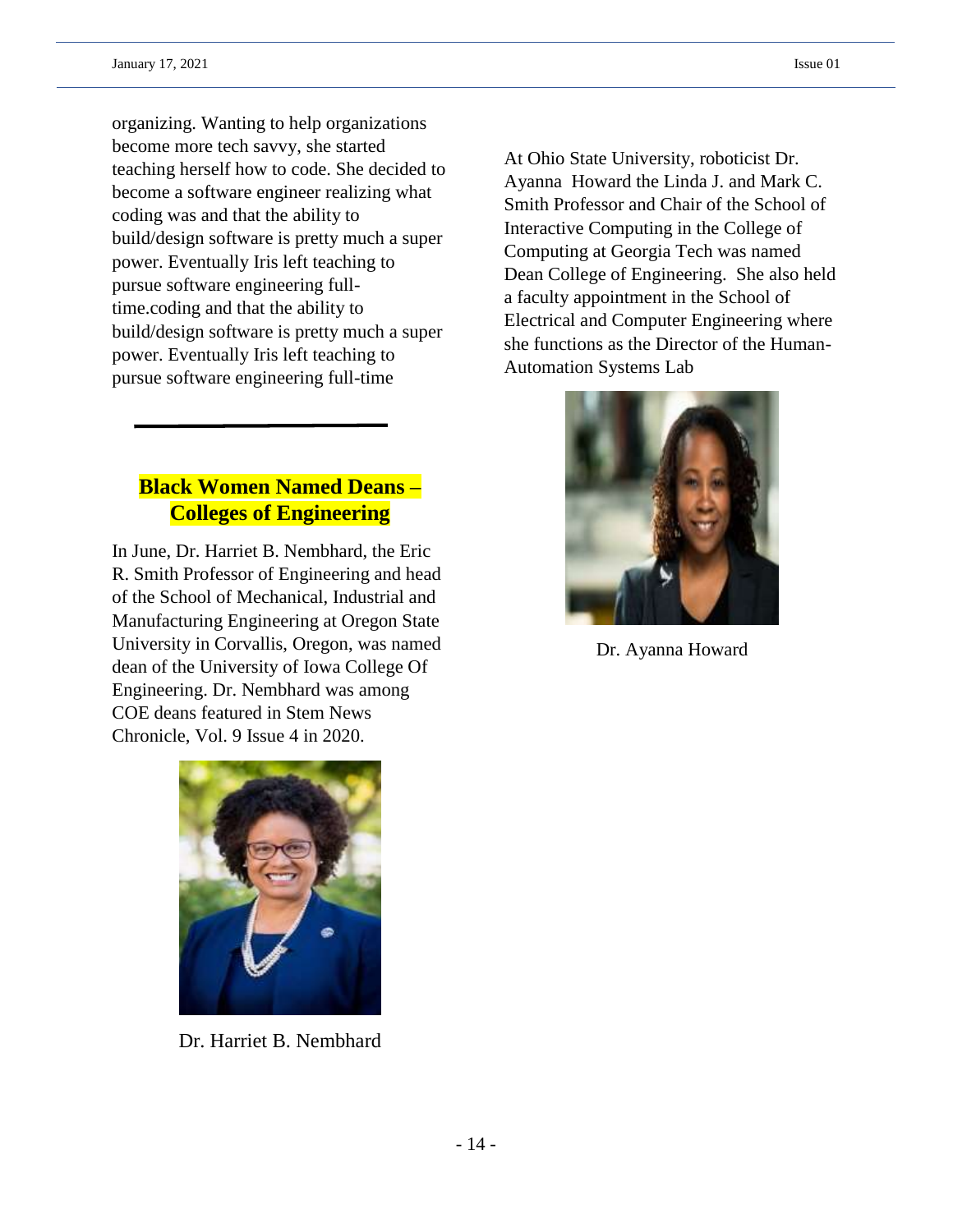## **From our Editorial Review Board**

The future of work and a growing economy is dependent on the participation of women in STEM careers in business and as leaders in higher education. Although women have made great strides in the workforce, it is no secret that inequality persists when it comes to jobs.

Unfortunately, when it comes to the science, technology, engineering, and math fields where women account for only 28% of employees, this is hardly a new topic of discussion. However, the conversation around women in STEM remains reinvigorating in the broader context of social justice, diversity, and inclusion in the workplace. We believe it important to use this platform to address this issue head-on from the perspective of several with standing on the issue of inclusion of women and the culture within which they support our technically based economy.

## **List of Members & titles**

- $\Box$ Dr. George Stickel - Stickel Learning Consultants
- $\Box$ Frank Jenkins - Senior Manager/Director Denso Commercial
- $\Box$ Dr. Irelene Ricks – Policy Consultant for HUD
- $\Box$ Dr. Darryl L Baynes - Interactive Science Programs, Consultant
- $\Box$ Gary Farina - Executive Director for Michigan STEM Partnership
- $\Box$ Dr. Roberto Ruiz - President and Founder of Ruiz Energy Corporation
- $\Box$ Brian Sanders – Founder, Agent Hi5 Marketing
- $\Box$ Dr. Zelda Gills - Project manager at Lockheed Martin Aeronautics Company
- $\Box$ Dr. Sally Creel - STEM & Innovation Supervisor, Cobb County Schools
- $\Box$ Dusty Walker Jr. - Founding Member of Conscious Systems Engineering, LLC

Each of our featured issues contains articles of journalistic quality authored by individuals or organizations recognized as subject matter experts by their body of work. If interested in offering an article on any of our pending subjects in 2021, please send an expression of interest to [info@www.snchronicle.com](mailto:info@www.snchronicle.com) with subject line **SME Candidate**.